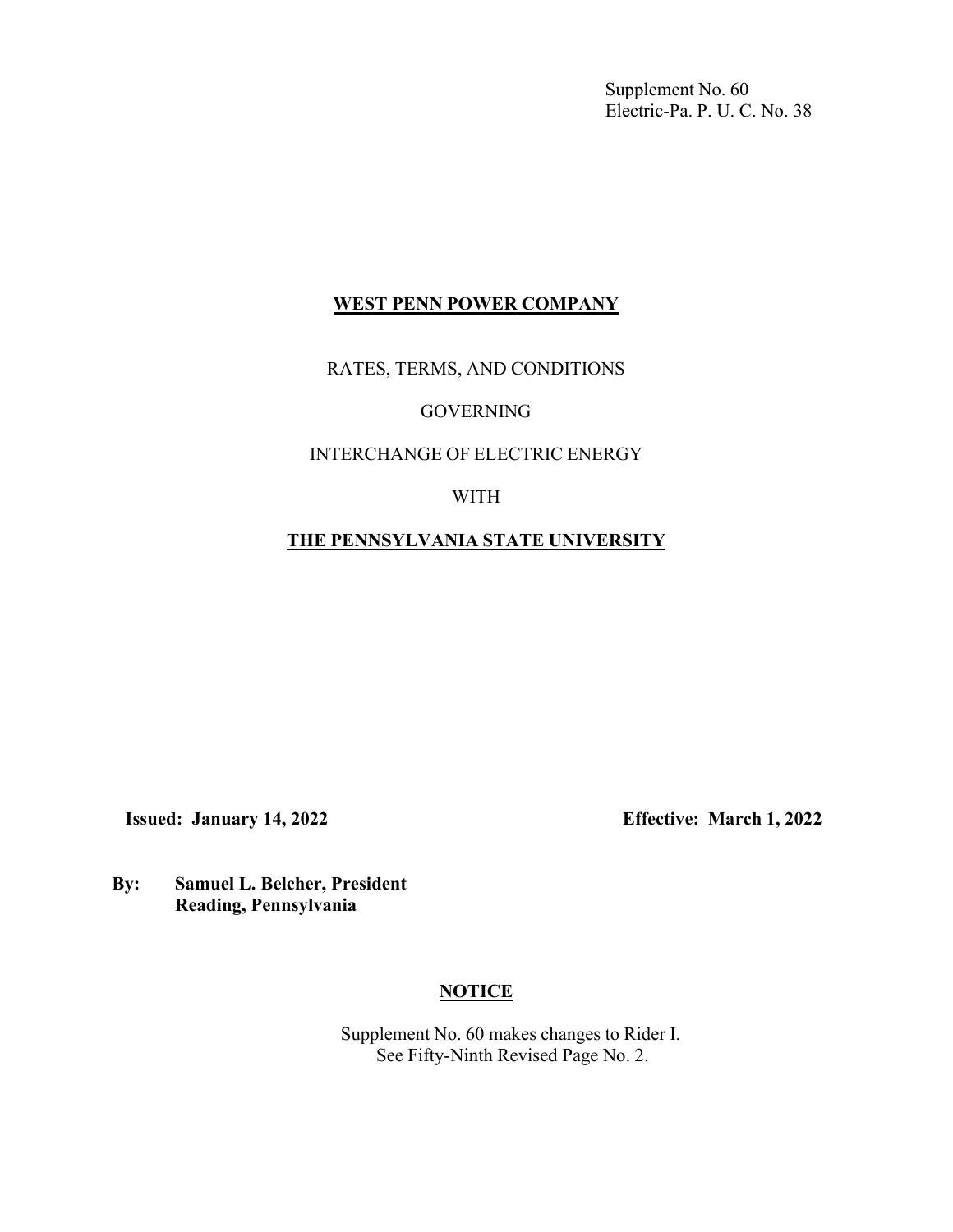WEST PENN POWER COMPANY Electric-Pa. P. U. C. No. 38 (Supp. 60) Fifty-Ninth Revised Page No. 2 Superseding Fifty-Eighth Revised Page No.2

# LIST OF MODIFICATIONS

# **Rider**

Rider I – Hourly Pricing Default Service Rider rates have been changed and increased (See Twenty-Eighth Revised Page 23).